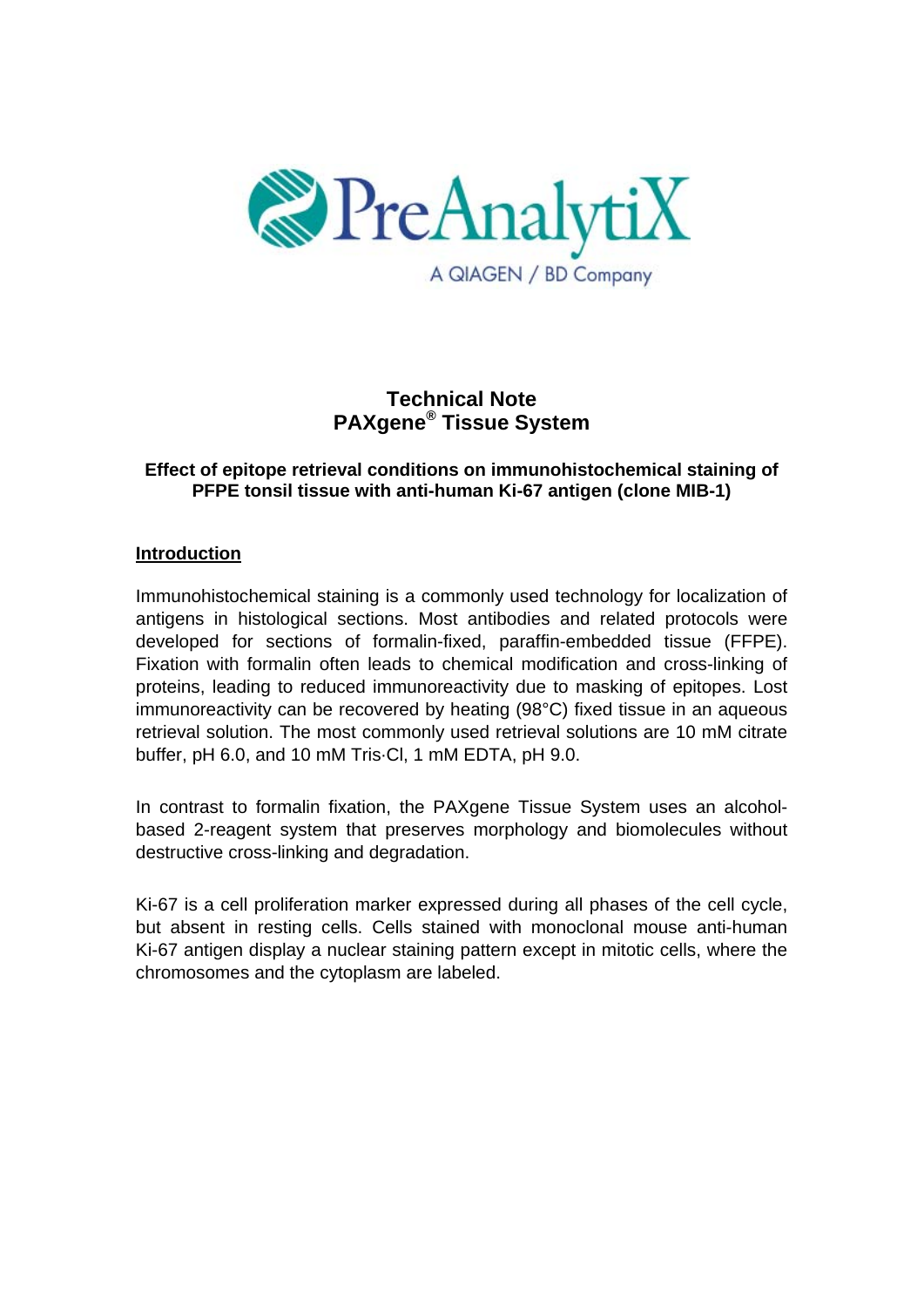### **Study Design**

A human palatine tonsil was divided into 2 parts, each with dimensions of approximately 4 x 10 x 10 mm. One part was fixed for 24 hours in neutral buffered formalin (NBF), and the other part was fixed in a PAXgene Tissue Container for 3 hours and stabilized for 24 hours before processing and embedding in paraffin.

Sections with a thickness of 4 um were prepared from PAXgene Tissue fixed. paraffin-embedded (PFPE) samples and from FFPE samples. Immunohistochemical staining was performed with monoclonal mouse antihuman Ki-67 antigen, clone MIB-1, from DakoCytomation (code no. M7240, 1:75 dilution in DakoCytomation® antibody diluent) in a labeled streptavidin-biotin (LSAB) assay, visualized with DAB+ (diaminobenzidine), and counterstained with hematoxylin. Heat-induced epitope retrieval was performed in a staining dish filled with target retrieval solution (citrate buffer, pH 6, DakoCytomation, code no. S1700; or Tris/EDTA buffer, pH 9, DakoCytomation, code no. S2368) at 70°C or 98°C for 10 or 20 minutes.

#### **Results**

According to the antibody supplier (DakoCytomation), optimal results for Ki-67 with FFPE sections of tonsil tissue are obtained using a 20-minute, heat-induced epitope retrieval step in citrate buffer, pH 6. Using the same conditions for PFPE sections, little or no staining was observed (Figure 1A). Since fixation with the PAXgene Tissue System does not lead to chemical modification of proteins, many antibodies work without heat-induced epitope retrieval in PFPE tissues (see the PreAnalytiX Tissue Atlas for examples; www.preanalytix.com/product-catalog/tissue/tissue-atlas). For Ki-67, however, there was no staining of PFPE tissue without epitope retrieval (Figure 1B). In contrast, intense nuclear staining was observed with epitope retrieval solution containing Tris/EDTA buffer, pH 9 (Figure 1C), even when less harsh epitope retrieval conditions were used (Figure 1D). In addition, with 10 minutes heating at 70°C a more intensive counterstaining was observed compared with 20 minutes at 98°C.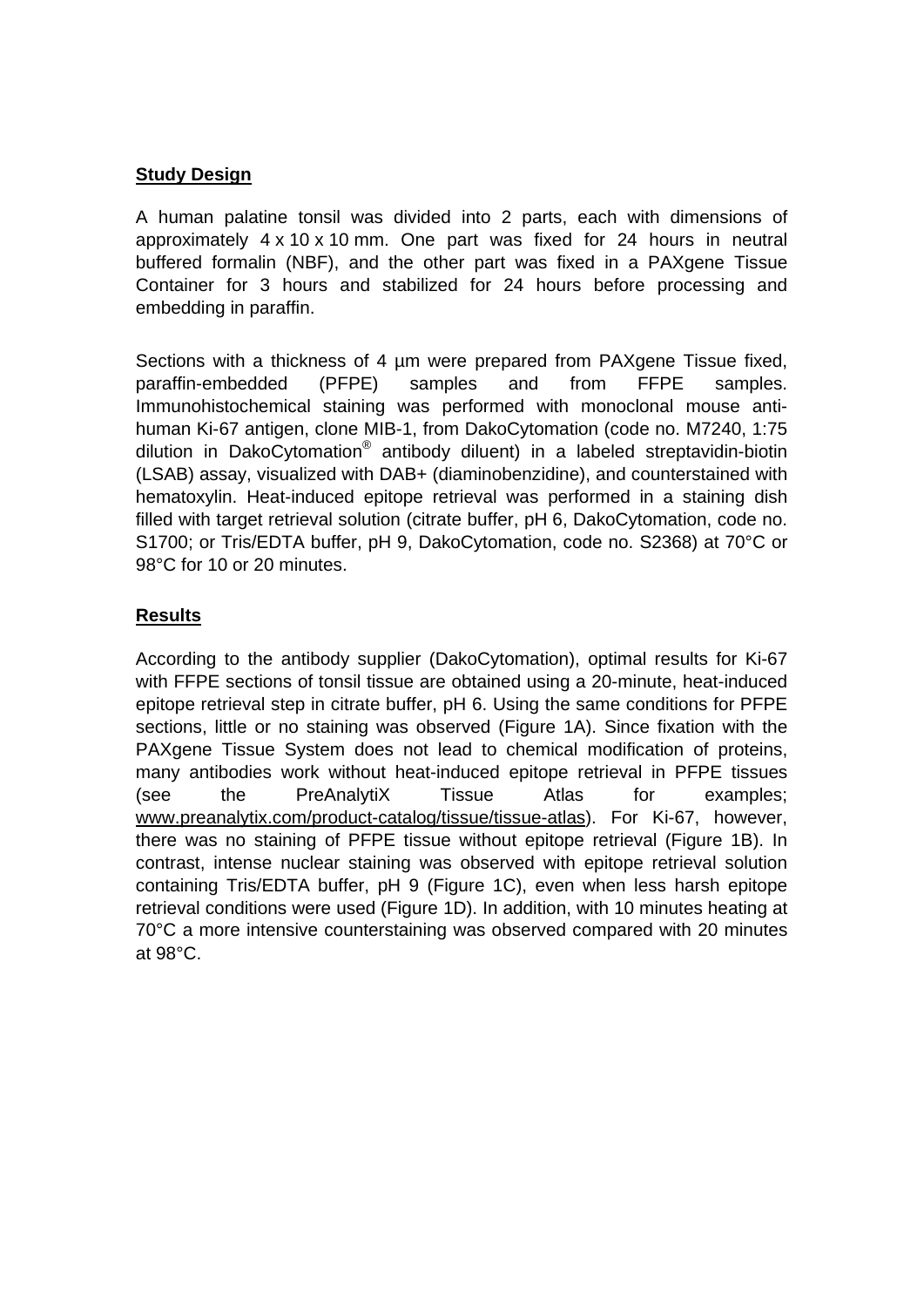

**Figure 1. Optimization of epitope retrieval steps for immunohistochemical staining of Ki-67 in PFPE human tonsil tissue.** 4 µm sections were stained with anti-human Ki-67 antigen, clone MIB-1; counterstaining for 1 minute with hematoxylin. Tissues are shown at 40x (left panel) and 100x (right panel) magnification. Epitope retrieval was performed for **A** 20 minutes at 98°C in citrate buffer, pH 6, **B** no epitope retrieval, **C** 20 minutes at 98°C in Tris/EDTA buffer, pH 9, or **D** 10 minutes at 70°C in Tris/EDTA buffer, pH 9.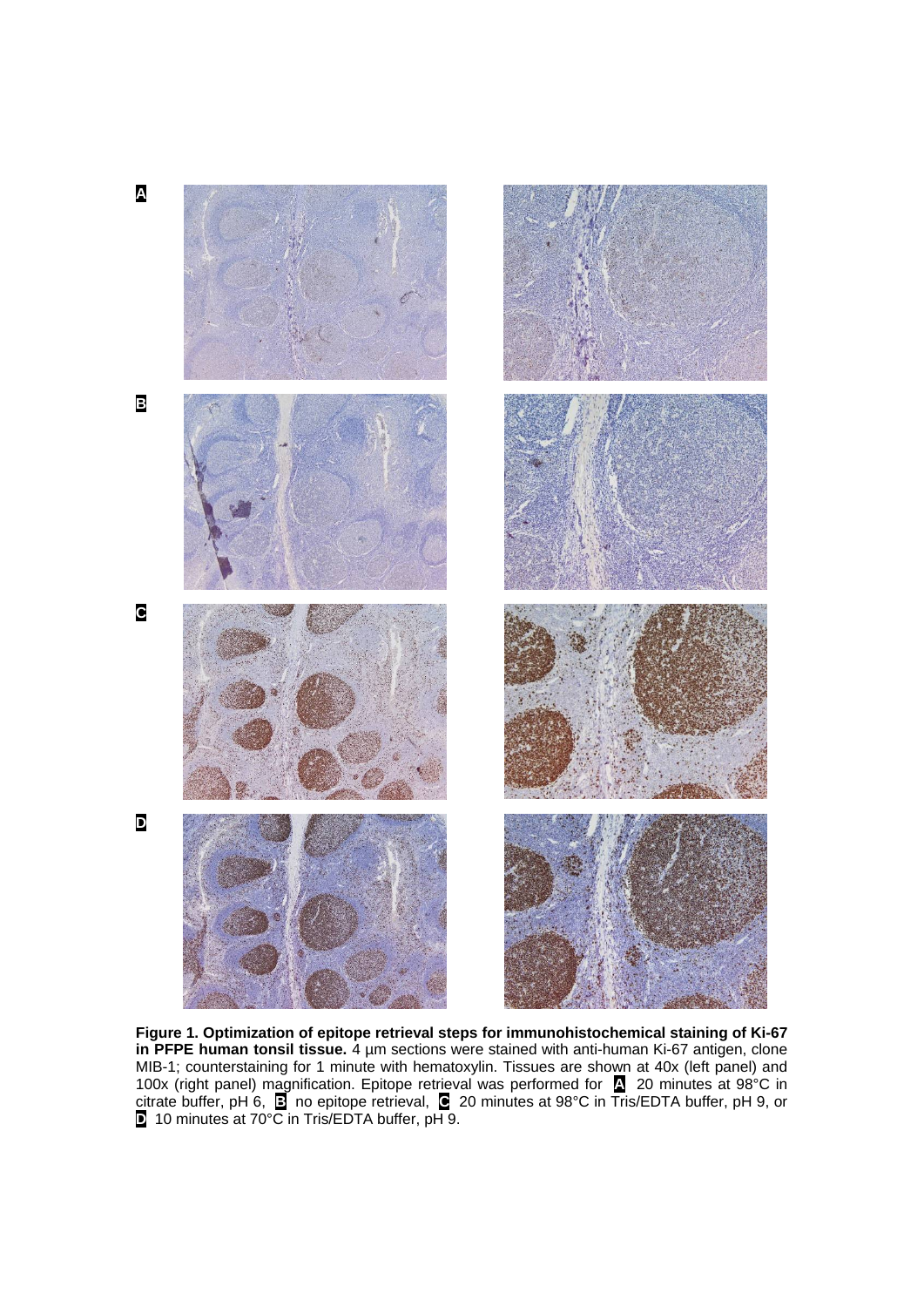A side-by-side comparison of PFPE and FFPE mirrored human tonsil tissue stained with identical reagents and staining conditions, but using the different heat-induced antigen retrieval steps, demonstrated equivalence for this specific antibody with regard to antigen localization, staining intensities, and number of cells stained (Figure 2). Heating PFPE tissue for 10 minutes at 70°C in Tris/EDTA buffer produced staining intensities equivalent to those of FFPE tissue treated for 20 minutes at 98°C in citrate buffer.



**Figure 2. Immunohistochemical staining of mirrored samples from human FFPE and PFPE tonsil tissue.** 4 µm sections were stained with anti-human Ki-67 antigen, clone MIB-1. Epitope retrieval was performed with PFPE tissues for 10 minutes at 70°C in Tris/EDTA buffer, pH 9, or with FFPE tissues for 20 minutes at 98°C in citrate buffer, pH 6. Tissues were counterstained with hematoxylin. Mirrored samples are shown at 12.5x (left panel) and 400x magnification for **A** FFPE tissues and **B** PFPE tissues.